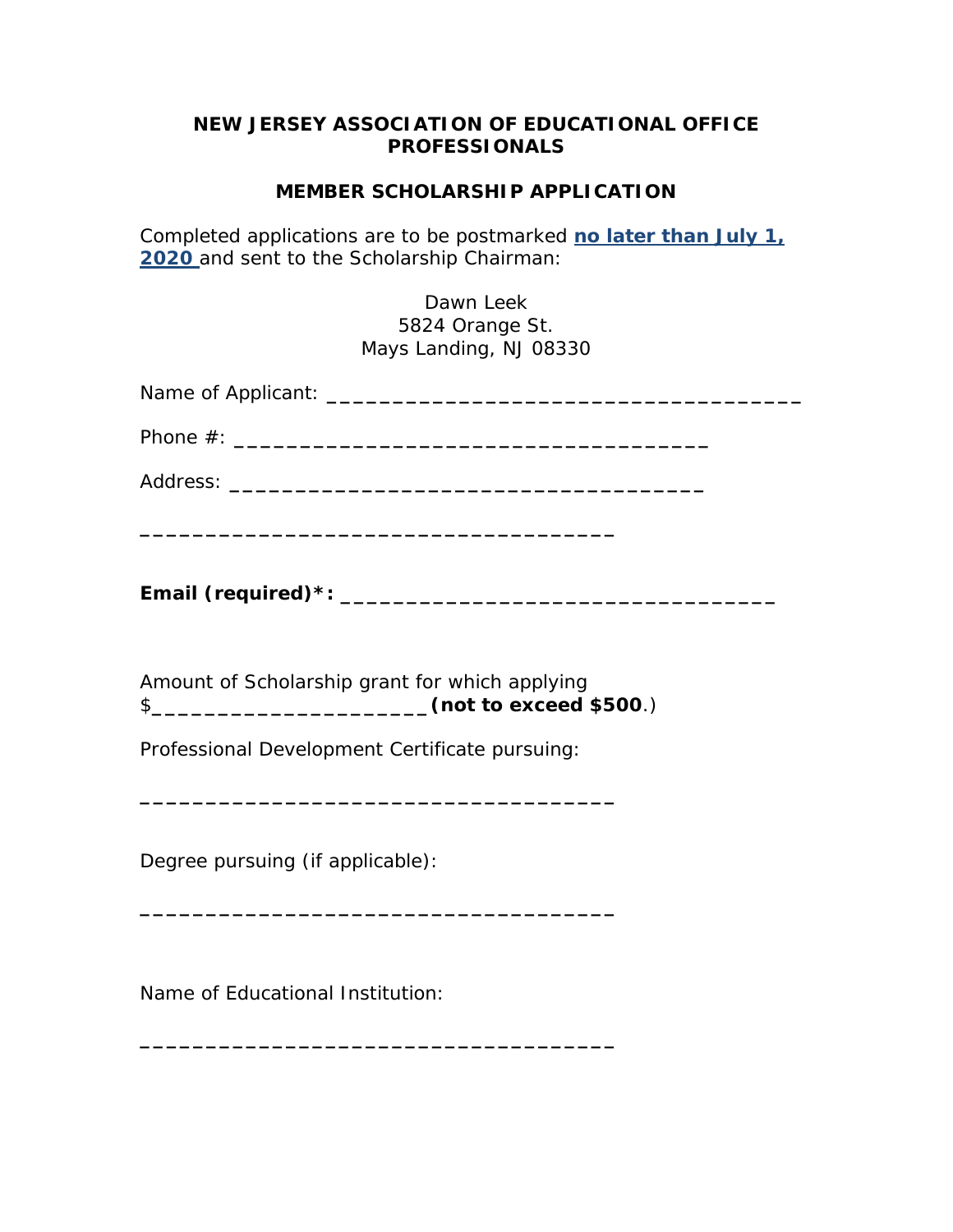Name(s) of course(s) for which reimbursement is requested:

**\_\_\_\_\_\_\_\_\_\_\_\_\_\_\_\_\_\_\_\_\_\_\_\_\_\_\_\_\_\_\_\_\_\_\_\_**

Please attach a Xerox copy of tuition from school catalog and a Xerox copy of catalog page describing course(s).

Are the courses for the above listing? The Yes The No

If pursuing a degree, include copy of course requirements/degree plan.

Years a member of NJAEOP (i.e., 1986-1987): **\_\_\_\_\_\_\_\_\_\_\_\_\_\_\_** 

Association participation (elected offices, committee chairs, committees served)

| Local: | ________<br>__________ |
|--------|------------------------|
|        |                        |

State: **\_\_\_\_\_\_\_\_\_\_\_\_\_\_\_\_\_\_\_\_\_\_\_\_\_\_\_\_\_\_\_\_\_\_\_\_**

Other: **\_\_\_\_\_\_\_\_\_\_\_\_\_\_\_\_\_\_\_\_\_\_\_\_\_\_\_\_\_\_\_\_\_\_\_\_**

On a separate sheet of paper, write a brief statement about your career and why you are applying for this scholarship. Include how close you are to completion of a degree and/or the completion of requirements for a Professional Development Program (PDP) certificate and attach to this application.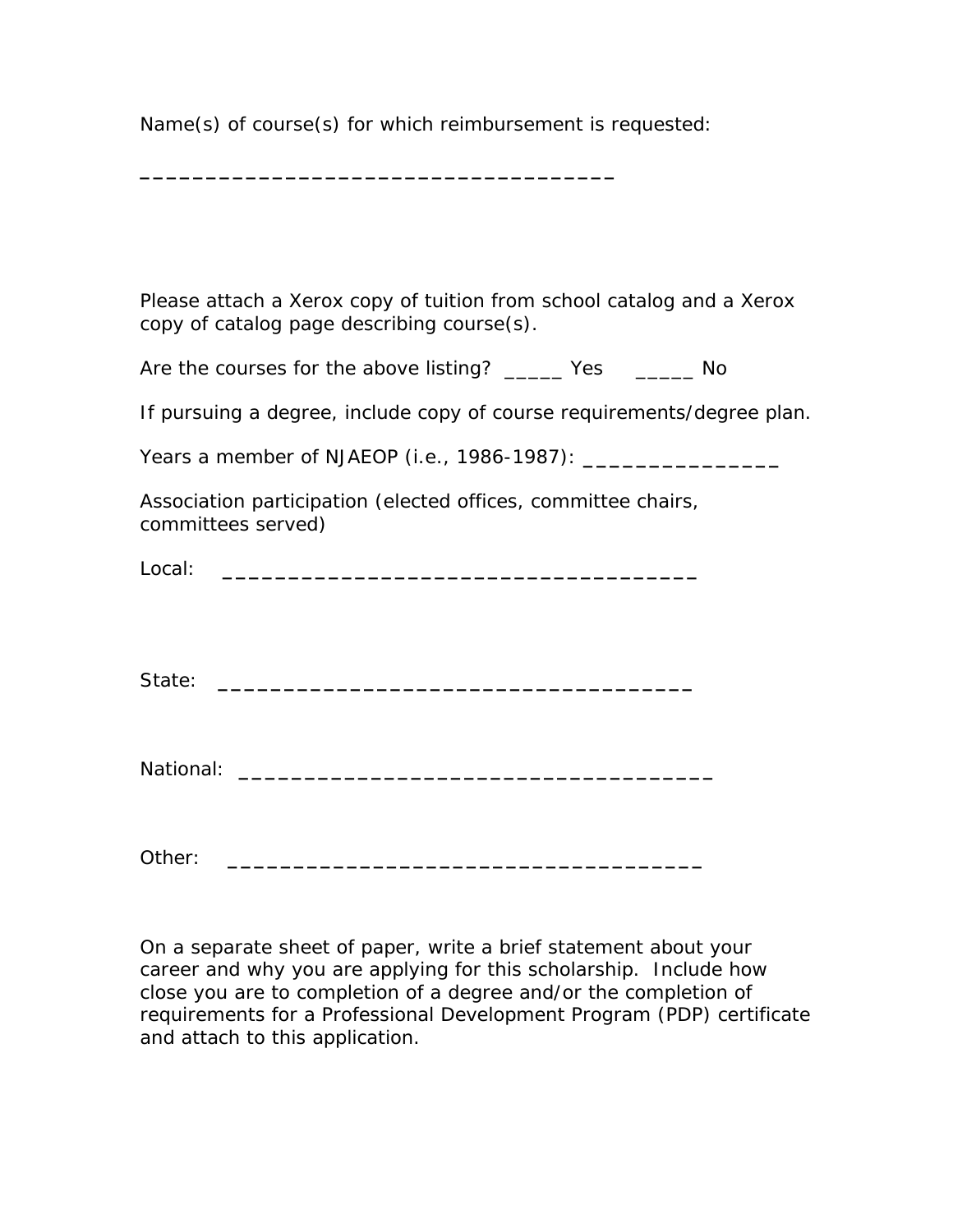$\overline{\phantom{0}}$